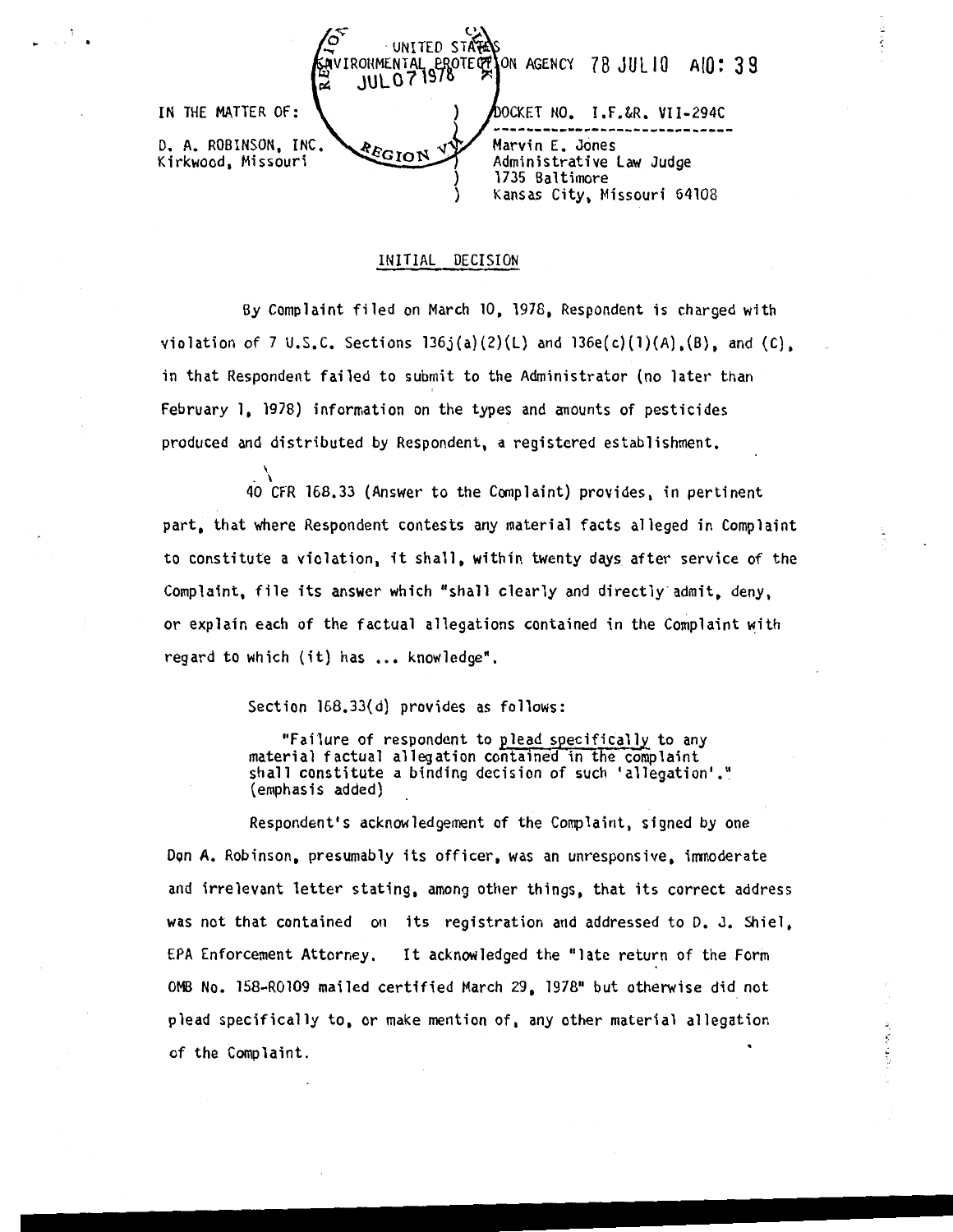By letter dated April 13, 1978 Mr. Shiel advised Mr. Robinson that the letter of April 7. 1978 "does not satisfy the requirements of said Section 168,33", and of the provisions therein pertaining to Respondent's further failure to file its answer to the subject Complaint.

:...;.

On April 27, 1978 said Robinson, on behalf of Respondent, mailed the following by certified mail, to the Hearing Clerk:

- "1. The whole thing for a non-productive report is a waste of tax money.
- "2. See No. 1.

 $^{\bullet}$  i

"3. See letter dated 4-7-78 to 0 J Shiel.

"4. See you at the hearing."

\ On May 10, 1978 the undersigned advised the parties, by certified mail, that an Adjudicatory Hearing was set for June 30, 1978 in St. Louis, Missouri at a place to be later announced; directed them to advise by May  $30<sub>z</sub>$ 1978 whether or not a settlement was feasible (Section 168.35(a)), and that, failing settlement, each party should (Section 168,36) on or before June 9, 1978 "furnish to the other party, to the Regional Hearing Clerk, and to me the names of all persons ... to testify at said Hearing" (along with a narrative summary of testimony and a description of exhibits, Section  $168,36(b)$  and  $(e)$ ).

Respondent was further directed to furnish information concerning the size of its business and its gross sales in a representative 12-month period, and whether the proposed \$288,00 penalty "will affect its ability to continue in business."

EPA responded to said request for said prehearing data but Respondent did not respond in any particular, though said request was received and receipted for by Respondent on May 15, 1978.